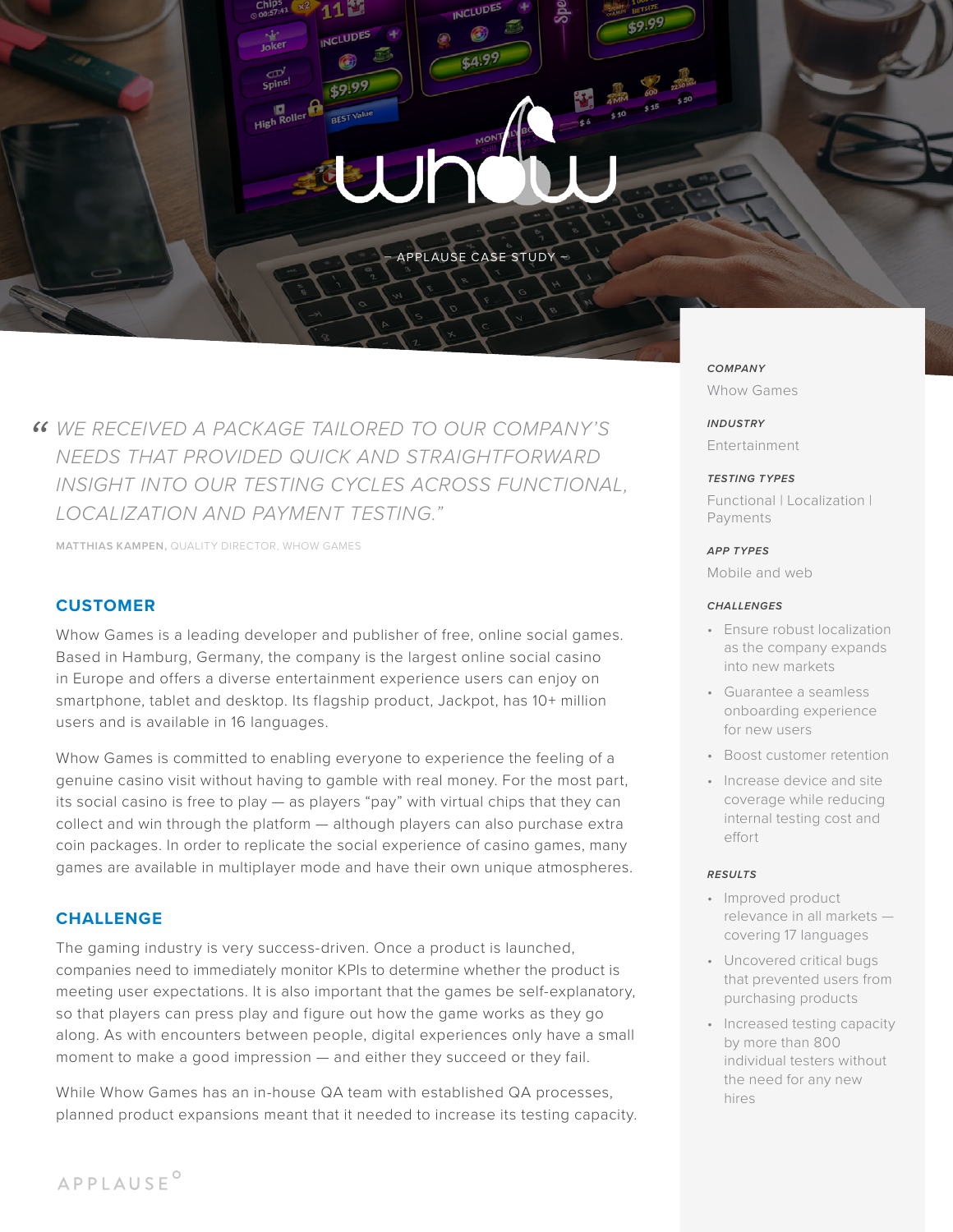In particular, the team wanted to run tests with as many device combinations as possible, speed up the bug-finding process and expand their focus to include user journey and UX testing. With their current resources, Whow Games found it difficult to gauge when products were ready to be released to real customers.

Localization was another challenge. While Whow Games offers its digital products in several countries, their only office is in Germany. This meant that even with multiple international colleagues to test products internally, the company struggled to ensure consistent product quality across cultural and geographical borders. To discover country-specific subtleties and guarantee the local touch, Whow Games knew that the company needed the perspective of local users. Only then would the team truly know how to build products that could succeed equally across all markets.

# **SOLUTION**

Since 2018, Whow Games has partnered with Applause to test its digital experiences in the areas of functionality, localization and payment. Over 800 individual testers have tested its products across numerous environments, countries and devices to date. Whow Games can access the results of test cycles in real time through the Applause platform, which is integrated with the company's own QA processes and solutions. There Whow's staff can also find detailed tester feedback, including screen recordings of bugs that are difficult to explain in writing.

To establish itself in different markets, localization and payment testing were a priority for Whow Games. Applause testers completed real transactions on real devices in 20 different countries, all at different stages of the user journey. Ensuring that users could pay smoothly using the payment methods most common in their respective countries was of particular concern. With access to local testers, Whow Games could identify localization errors that went undetected before, such as whether country-specific price points are listed correctly.

To deepen customer analysis, Applause also conducted country studies to check user perceptions of Whow Games' Jackpot app in the company's major markets. In one study, Applause set out to examine why an app was less successful in one country than another. The studies helped Whow Games to confirm suspicions that certain areas needed more work and identify opportunities for improvement that they hadn't thought of before.

In addition to functional testing, Applause testers continue to provide Whow Games with high-quality, qualitative feedback that it uses to refine the user experience (UX). This has been particularly valuable in helping Whow Games to optimise game tutorials, as testers share how they view the content's complexity and whether the order in which information is displayed makes sense.



*" WORKING WITH APPLAUSE IS GREAT. EVERYTHING IS ALWAYS STRAIGHTFORWARD, TRANSPARENT AND THE TEAM PROVIDES TEST RESULTS AT BREAKNECK SPEED."*

> **MATTHIAS KAMPEN,** QUALITY DIRECTOR, WHOW GAMES